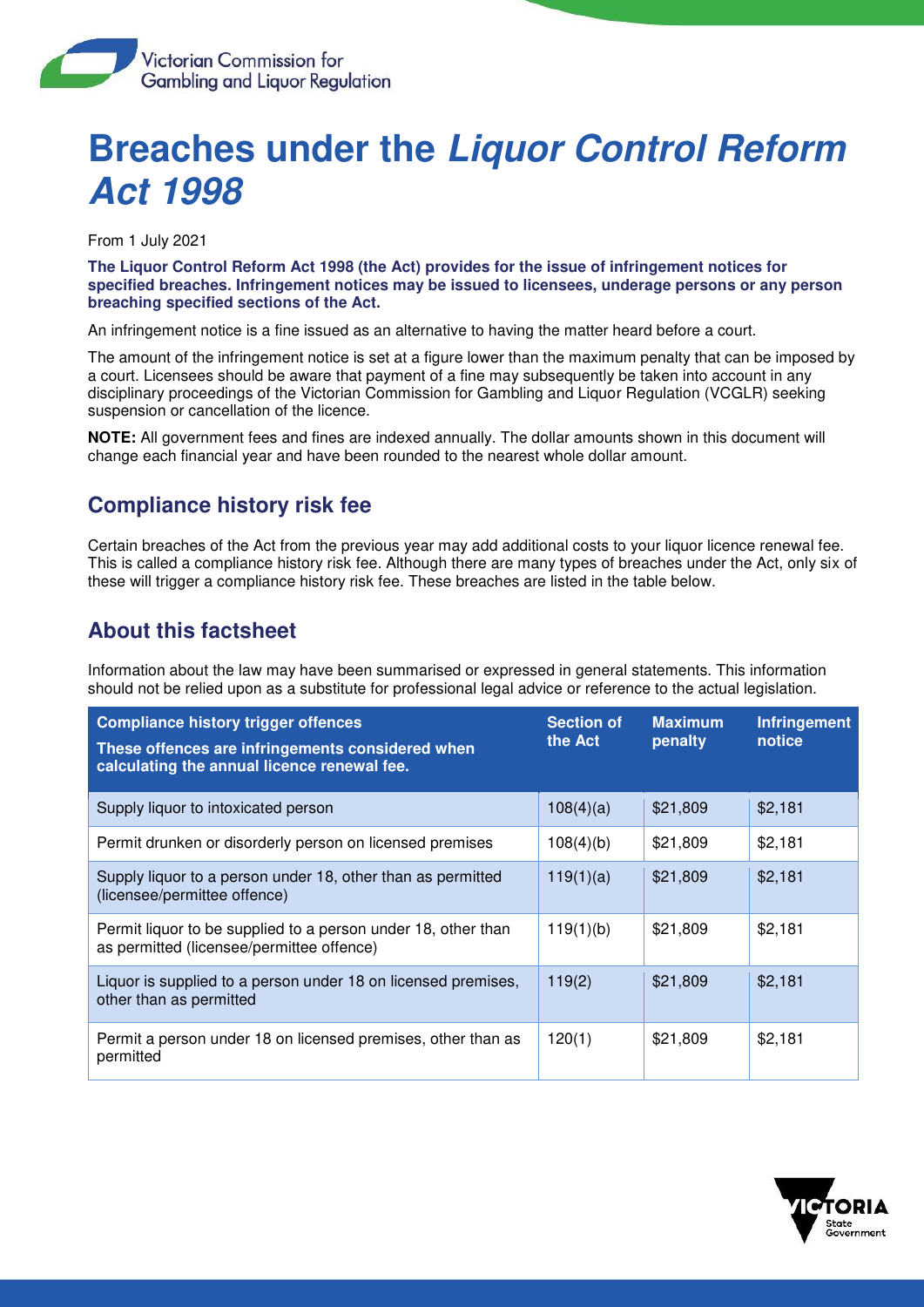| Sell/supply/consume liquor offences                                                                                                                                            | <b>Section of</b><br>the Act     | <b>Maximum</b><br>penalty              | Infringement<br>notice |
|--------------------------------------------------------------------------------------------------------------------------------------------------------------------------------|----------------------------------|----------------------------------------|------------------------|
| Permit any other person to carry on a business of supplying<br>liquor on licensed premises without the consent of the Director                                                 | 106(1)(a)                        | \$10,904                               | \$1,090                |
| Permit any person who is not employed by the licensee or<br>permittee to carry on the business of supplying liquor on<br>licensed premises without the consent of the Director | 106(1)(b)                        | \$10,904                               | \$1,090                |
| Sell liquor or offer liquor for sale without a licence                                                                                                                         | 107(1)                           | \$43,618 or 2<br>years<br>imprisonment | N/A                    |
| Supply liquor other than in accordance with licence and the Act                                                                                                                | 108(1)(a)(i)                     | \$10,904                               | \$1,090                |
| Permit/cause liquor to be supplied not in accordance with<br>licence and the Act                                                                                               | 108(1)(a)(ii)                    | \$10,904                               | \$1,090                |
| Permit consumption of liquor not in accordance with licence<br>and the Act                                                                                                     | 108(1)(a)(iii)                   | \$10,904                               | \$1,090                |
| Use any place or premises for the supply liquor other than<br>licensed or authorised premises                                                                                  | 108(1)(b)                        | \$10,904                               | \$1,090                |
| Take/receive liquor orders other than at a licensed premises                                                                                                                   | 109(1)                           | \$2,726                                | \$273                  |
| Unauthorised sale of liquor through vending machines                                                                                                                           | 109A                             | \$10,904                               | N/A                    |
| Bringing into or consuming liquor on licensed premises not in<br>accordance with licence                                                                                       | 111(a)                           | \$4,544                                | \$454                  |
| Permit liquor to be brought into/consumed or supplied on<br>licensed premises not in accordance with licence                                                                   | 111(b)                           | \$4,544                                | \$454                  |
| Consume, supply, possess or permit liquor on unlicensed<br>premises to which section 113 applies                                                                               | $113(1)$ (1A)<br>$(1B)$ & $(1C)$ | \$9,087                                | \$182                  |
| Permit unauthorised consumption of liquor on party bus                                                                                                                         | 113A(1)                          | \$9,087                                | \$182                  |
| Obtain/consume liquor on licensed premises other than in<br>accordance with the licence or the Act                                                                             | 114(1)(a)                        | \$3,625                                | \$363                  |
| Falsely indicate that premises are licensed premises                                                                                                                           | 116(a)                           | \$2,726                                | \$273                  |
| Falsely indicate being licensed to supply or to allow<br>consumption of liquor                                                                                                 | 116(b)                           | \$2,726                                | \$273                  |
| Sale of alcohol-based food essences in container above<br>permitted capacity                                                                                                   | 118A                             | \$5,452                                | \$545                  |
| Supply certain classes of liquor (i.e. milk products, alcoholic<br>vapour, liquor in flexible tubes, liquor that is a dry, soluble,<br>concentrated substance)                 | 118B                             | \$5,452                                | \$545                  |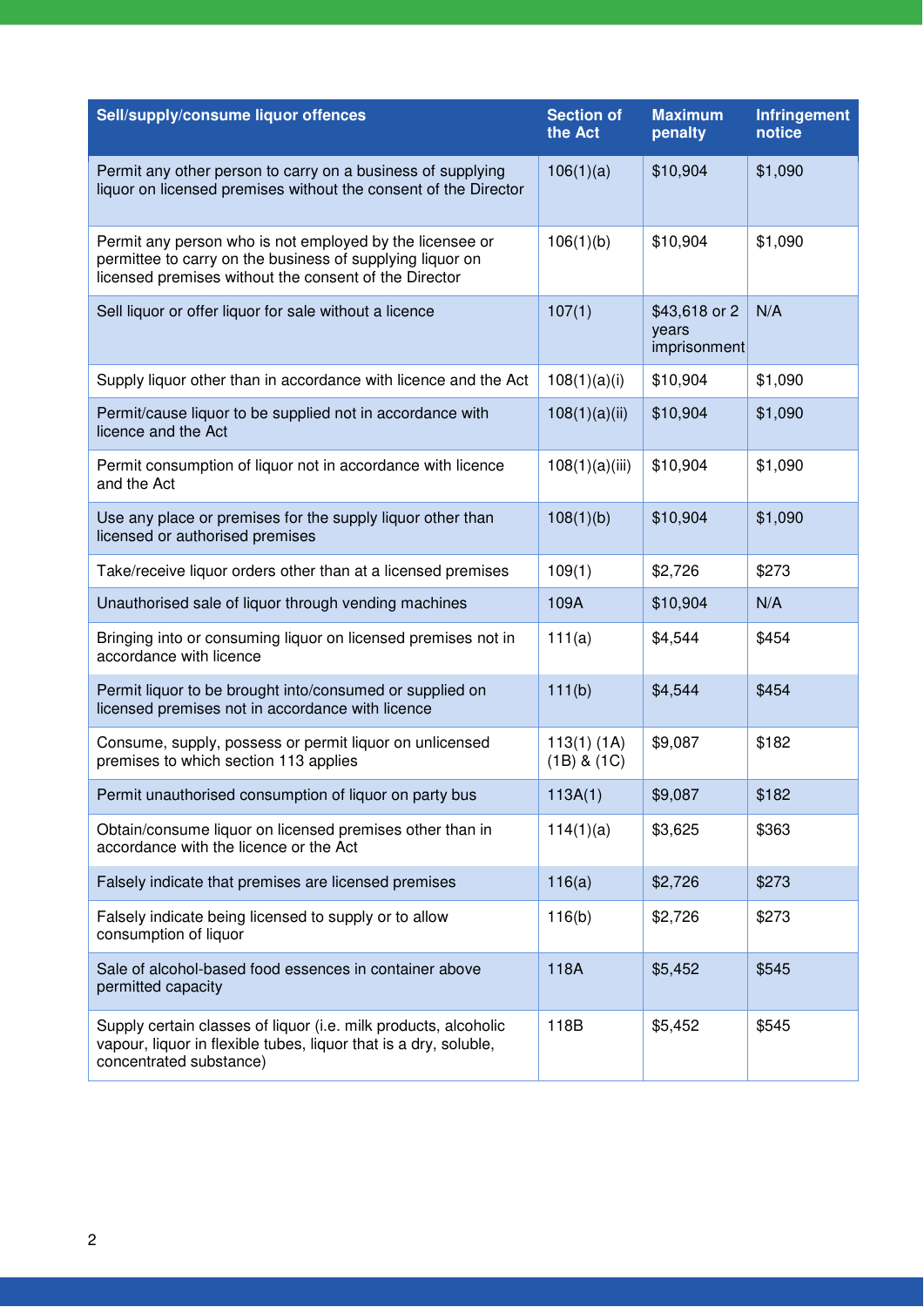| <b>Intoxication/drunk offences</b>                                                                                                                                           | <b>Section of</b><br>the Act | <b>Maximum</b><br>penalty | <b>Infringement</b><br>notice |
|------------------------------------------------------------------------------------------------------------------------------------------------------------------------------|------------------------------|---------------------------|-------------------------------|
| Supply liquor to intoxicated person                                                                                                                                          | 108(4)(a)                    | \$21,809                  | \$2,181                       |
| Permit drunken or disorderly person on licensed premises                                                                                                                     | 108(4)(b)                    | \$21,809                  | \$2,181                       |
| Procure liquor for intoxicated person on licensed premises                                                                                                                   | 114(1)(a)                    | \$3,635                   | \$364                         |
| Aid/abet intoxicated person to obtain liquor on licensed<br>premises                                                                                                         | 114(1)(b)                    | \$3,635                   | \$364                         |
| Refusal or failure by a person who is drunk, violent or<br>quarrelsome, to leave licensed premises when requested by a<br>licensees, employee of licensee or Victoria Police | 114(2)                       | \$9,087                   | \$909                         |

| Signage/plans/licence display offences                                                                                                                   | <b>Section of</b><br>the Act | <b>Maximum</b><br>penalty | <b>Infringement</b><br>notice |
|----------------------------------------------------------------------------------------------------------------------------------------------------------|------------------------------|---------------------------|-------------------------------|
| Fail to display copy of licence at licensed premises                                                                                                     | 101                          | \$909                     | \$91                          |
| Failure to give a current plan or depiction of the licensed<br>premises to the Commission as soon as practicable after the<br><b>Commission requests</b> | 101A(3)                      | \$1,817                   | N/A                           |
| Failure to keep a copy of the last plan or depiction of the<br>licensed premises on the licensed premises                                                | 101B(1)                      | \$1,817                   | N/A                           |
| Fail to produce a copy of the plan or depiction for inspection by<br>a member of Victoria Police or a gambling and liquor inspector                      | 101B(2)                      | \$1,817                   | \$182                         |
| Fail to display notices as required by Commission                                                                                                        | 102(1)                       | \$909                     | \$91                          |
| Fail to display notice in form required by Commission                                                                                                    | 102(2)                       | \$909                     | \$91                          |

| <b>Underage offences</b>                                                                                    | <b>Section of</b><br>the Act | <b>Maximum</b><br>penalty | <b>Infringement</b><br>notice |
|-------------------------------------------------------------------------------------------------------------|------------------------------|---------------------------|-------------------------------|
| Supply liquor to a person under 18, other than as permitted<br>(licensee/permittee offence)*                | 119(1)(a)                    | \$21,809                  | \$2,181                       |
| Permit liquor to be supplied to a person under 18, other than<br>as permitted (licensee/permittee offence)* | 119(1)(b)                    | \$21,809                  | \$2,181                       |
| Liquor is supplied to a person under 18 on licensed premises,<br>other than as permitted*                   | 119(2)                       | \$21,809                  | \$2,181                       |
| Supply liquor to a person under 18 other than as a licensee or<br>permittee                                 | 119(3)(a)                    | \$21,809                  | \$2,181                       |
| Supply liquor to a person under 18 other than as an employee<br>of a licensee                               | 119(3)(b)                    | \$21,809                  | \$2,181                       |
| Supply liquor to a person under 18, by an employee, other<br>than as permitted                              | 119(4)                       | \$3,635                   | \$364                         |
| Permit person under 18 on licensed premises, other than as<br>permitted*                                    | 120(1)                       | \$21,809                  | \$2,181                       |
| Send person under 18 to obtain liquor                                                                       | 121                          | \$21,809                  | \$2,181                       |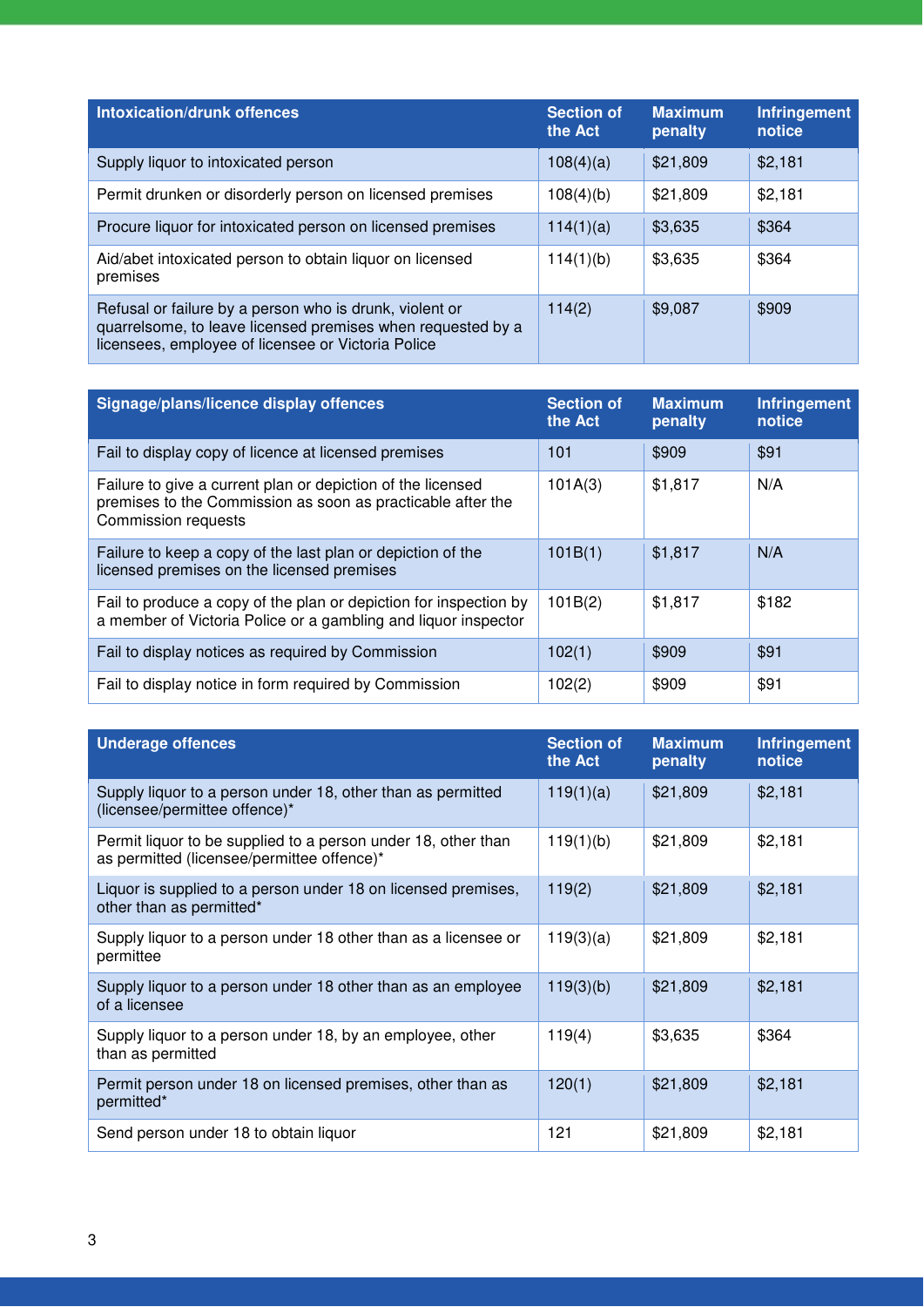| <b>Underage offences</b>                                                                                                                                        | <b>Section of</b><br>the Act | <b>Maximum</b><br>penalty | <b>Infringement</b><br>notice |
|-----------------------------------------------------------------------------------------------------------------------------------------------------------------|------------------------------|---------------------------|-------------------------------|
| Permit person under 18 to supply liquor on licensed premises,<br>unless engaged in training program approved by the<br>Commission                               | 122(1)                       | \$21,809                  | \$2,181                       |
| Falsely represent oneself to be over 18 years in order to<br>purchase liquor or enter licensed premises                                                         | 123(4)                       | \$909                     | \$91                          |
| Give evidence of age document to another                                                                                                                        | 124(1)                       | \$3,635                   | \$364                         |
| Deface/interfere with evidence of age document                                                                                                                  | 124(2)                       | \$3,635                   | \$364                         |
| Knowingly make false evidence of age document                                                                                                                   | 124(3)(a)                    | \$3,635                   | \$364                         |
| Knowingly give a false evidence of age document to another                                                                                                      | 124(3)(b)                    | \$3,635                   | \$364                         |
| Supply false information, documents, or material to obtain a<br>proof of age document                                                                           | 125(1)(a)                    | \$3,635                   | \$364                         |
| Pass on any documents or material that does not relate to him<br>or her for the purposes of evidence of age document                                            | 125(1)(b)                    | \$3,635                   | \$364                         |
| Give a document or material to another person to support an<br>application for a proof of age document that contains<br>information that is false or misleading | 125(2)(a)                    | \$3,635                   | \$364                         |
| Purchase/receive liquor, other than as permitted by persons<br>under 18                                                                                         | 123(1)(a)                    | \$909                     | \$91                          |
| Possess/consume liquor, other than as permitted by persons<br>under 18                                                                                          | 123(1)(b)                    | \$909                     | \$91                          |
| Enter/remain on licensed premises, other than as permitted by<br>persons under 18                                                                               | 123(1)(c)                    | \$909                     | \$91                          |

\* see compliance history risk fee and trigger offences on the front page. These offences also affect the star rating and demerit point systems.

| Responsible Service of Alcohol (RSA) training offences**                                                                                                                                                                                                                             | <b>Section of</b><br>the Act | <b>Maximum</b><br>penalty | <b>Infringement</b><br>notice |
|--------------------------------------------------------------------------------------------------------------------------------------------------------------------------------------------------------------------------------------------------------------------------------------|------------------------------|---------------------------|-------------------------------|
| Failure by licensee (natural person) to complete an approved<br>RSA program (either refresher or initial training) within 3 years<br>of last completing an approved RSA program                                                                                                      | 108AA(2)                     | \$10,904                  | \$1,090                       |
| Failure by licensee (body corporate) to ensure that the person<br>responsible for the management or control of the licensed<br>premises has completed an approved RSA program (either<br>refresher or initial training) within 3 years of last completing an<br>approved RSA program | 108AA(3)                     | \$10,904                  | \$1,090                       |
| Failure by the licensee to ensure that any person who sells,<br>offers for sale or serves liquor on the licensed premises has<br>completed an approved RSA program within the 3 years prior<br>to beginning to sell, offer for sale or serve liquor on the<br>licensed premises      | 108AB(2)                     | \$10,904                  | \$1,090                       |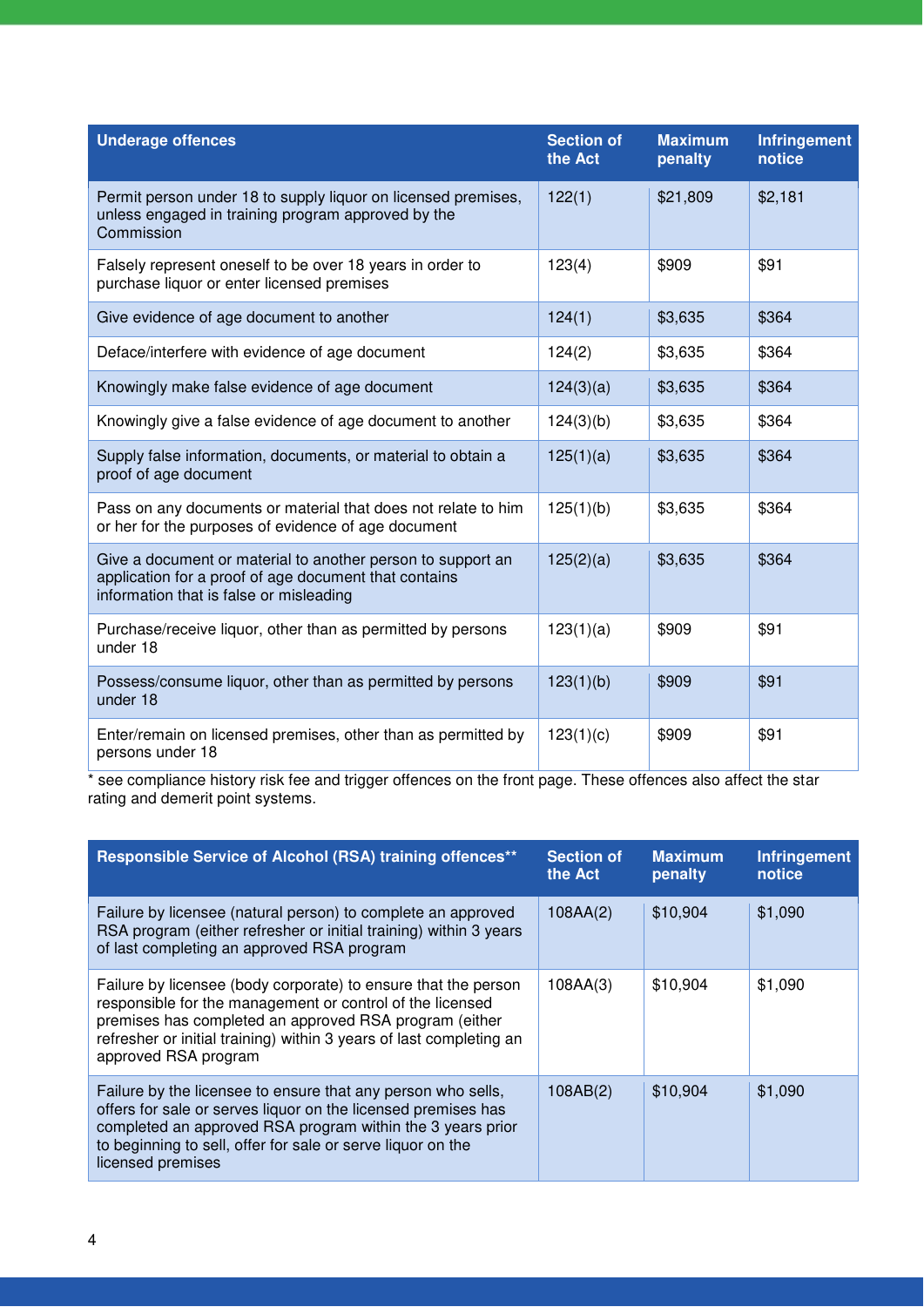| Failure by licensee to ensure that any person who sells, offers<br>for sale or serves liquor on the licensed premises has<br>completed an approved RSA program (either refresher or initial<br>training) within 3 years of last completing an approved RSA<br>program | 108AC(2) | \$10,904 | \$1,090 |
|-----------------------------------------------------------------------------------------------------------------------------------------------------------------------------------------------------------------------------------------------------------------------|----------|----------|---------|
| Failure by the licensee to establish and maintain an approved<br>RSA program register                                                                                                                                                                                 | 108AD(2) | \$909    | \$91    |
| Failure by the licensee to produce an approved RSA program<br>register                                                                                                                                                                                                | 108AE(2) | \$909    | \$91    |

\*\* applies to general, on-premises, packaged liquor and late night licence categories plus any other individual licence endorsed with RSA conditions.

| <b>Designated area/banning notices offences</b>                                                                                                                                                                | <b>Section of</b><br>the Act | <b>Maximum</b><br>penalty | <b>Infringement</b><br>notice |
|----------------------------------------------------------------------------------------------------------------------------------------------------------------------------------------------------------------|------------------------------|---------------------------|-------------------------------|
| Failure by licensee to comply with an advertising or promotion<br>banning notice given by the Commission                                                                                                       | 115A(2)                      | \$21,809                  | N/A                           |
| Refuse or fail to comply with request made by a police officer<br>for the purposes of a banning notice without a reasonable<br>excuse for not doing so                                                         | 148D(3)(a)                   | \$909                     | N/A                           |
| State a name that is false in a material particular in response<br>to a request made by a police officer for the purposes of a<br>banning notice                                                               | 148D(3)(b)                   | \$909                     | N/A                           |
| State an address other than the full and correct address of his<br>or her ordinary place of residence or business in response to a<br>request made by a police officer for the purposes of a banning<br>notice | 148D(3)(c)                   | \$909                     | N/A                           |
| Failure to comply with the request to produce evidence of<br>name and address to Victoria Police for purposes of a banning<br>notice, unless having a reasonable excuse                                        | 148D(7)                      | \$909                     | N/A                           |
| Contravening a banning notice or failing to comply with Victoria<br>Police direction when in a contravention of banning notice                                                                                 | 148F(1)8(2)                  | \$3,635                   | \$364                         |
| Contravening an exclusion order or failing to comply with<br>Victoria Police direction when in contravention of exclusion<br>order                                                                             | $148J(1)$ &(2)               | \$10,904                  | \$1,090                       |
| Knowingly permit a person to whom a banning notice or<br>exclusion order applies to enter the licensed premises                                                                                                | 148Q(1)8(2)                  | \$10,904                  | N/A                           |

| <b>Fire safety offences</b>                                                   | <b>Section of</b><br>the Act | <b>Maximum</b><br>penalty | <b>Infringement</b><br>notice |
|-------------------------------------------------------------------------------|------------------------------|---------------------------|-------------------------------|
| Refusal or failure to comply with a requirement of a fire safety<br>inspector | 148Z                         | \$10,904                  | N/A                           |
| Refuse to allow a fire safety inspector to enter licensed<br>premises         | 148ZA                        | \$10,904                  | N/A                           |
| Providing false or misleading particulars to a fire safety<br>inspector       | 148ZB<br>$(a)$ & $(b)$       | \$10,904                  | N/A                           |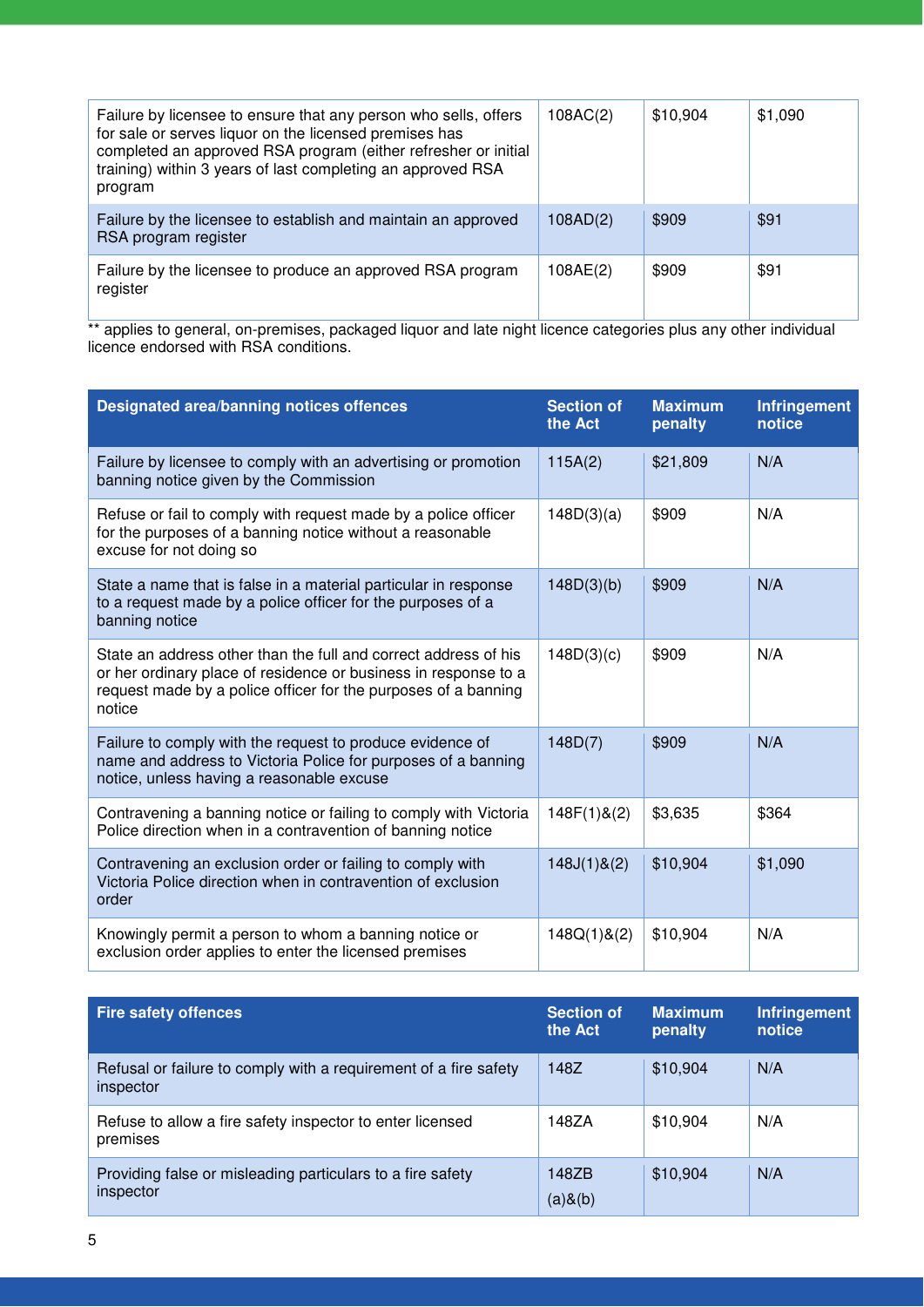| Contravening a closure and evacuation notice                                                                              | 148ZJ(1)    | \$43,618 | N/A   |
|---------------------------------------------------------------------------------------------------------------------------|-------------|----------|-------|
| Failing to comply with a direction of a fire safety inspector or<br>authorised person                                     | 148ZJ(2)    | \$3,635  | \$364 |
| Allowing a person to enter licensed premises after notice has<br>been served                                              | 148ZK       | \$21,809 | N/A   |
| Failure to display a sign about the notice at all entrances and<br>exits when a closure and evacuation notice is in force | 148Q(1)8(2) | \$10,904 | N/A   |

| <b>Barring order offences</b>                                                                                                                                     | <b>Section of</b><br>the Act | <b>Maximum</b><br>penalty | Infringement<br>notice |
|-------------------------------------------------------------------------------------------------------------------------------------------------------------------|------------------------------|---------------------------|------------------------|
| Person who has been refused entry or has left following a<br>request remains in the vicinity of the licensed premises                                             | 114(3)                       | \$3,635                   | \$364                  |
| Person who has been refused entry or has left following a<br>request re-enters the licensed premises within 24 hours of<br>bring refused or requested             | 114(4)                       | \$3,635                   | \$364                  |
| Failure to comply with barring order by entering or remaining<br>on a licensed premises from which person is barred without<br>reasonable excuse                  | 106J(1)                      | \$3,635                   | \$364                  |
| Failure to comply with barring order by re-entering or<br>remaining in the vicinity of licensed premises from which<br>person is barred without reasonable excuse | 106J(2)                      | \$3,635                   | \$364                  |
| Failure by licensee or permittee to keep record of barring<br>order, including a variation or revocation                                                          | 106K(1)                      | \$909                     | \$91                   |
| Failure by licensee or permittee to produce records of barring<br>orders where requested by Victoria Police or a gambling and<br>liquor inspector                 | 106K(2)                      | \$909                     | \$91                   |
| Licensee or permittee must not disclose barring order records<br>except as required by the barring order provisions                                               | 106K(4)                      | \$909                     | \$91                   |
| Failure to destroy barring order records after 3 years after<br>expiry or revocation                                                                              | 106K(5)                      | \$909                     | \$91                   |
| Failure to comply with request from Victoria Police to state<br>name and address without a reasonable excuse, or stating a<br>name or address that is false       | $106H(3)(a)$ &<br>(b)        | \$909                     | \$91                   |
| Failure to produce evidence of name or address when<br>requested by Victoria Police                                                                               | 106H(7)                      | \$909                     | \$91                   |

| <b>Other offences</b>                                                                         | <b>Section of</b><br>the Act | <b>Maximum</b><br>penalty | <b>Infringement</b><br>notice |
|-----------------------------------------------------------------------------------------------|------------------------------|---------------------------|-------------------------------|
| Failure to notify the Commission within 14 days of a person<br>ceasing to be a nominee        | 54(11)                       | \$909                     | \$91                          |
| Fail to register name and notify change of address with the<br>Director by owner or mortgagee | 98                           | \$909                     | \$91                          |
| Fail to provide refreshments on request at licensed premises                                  | 99(1)                        | \$909                     | \$91                          |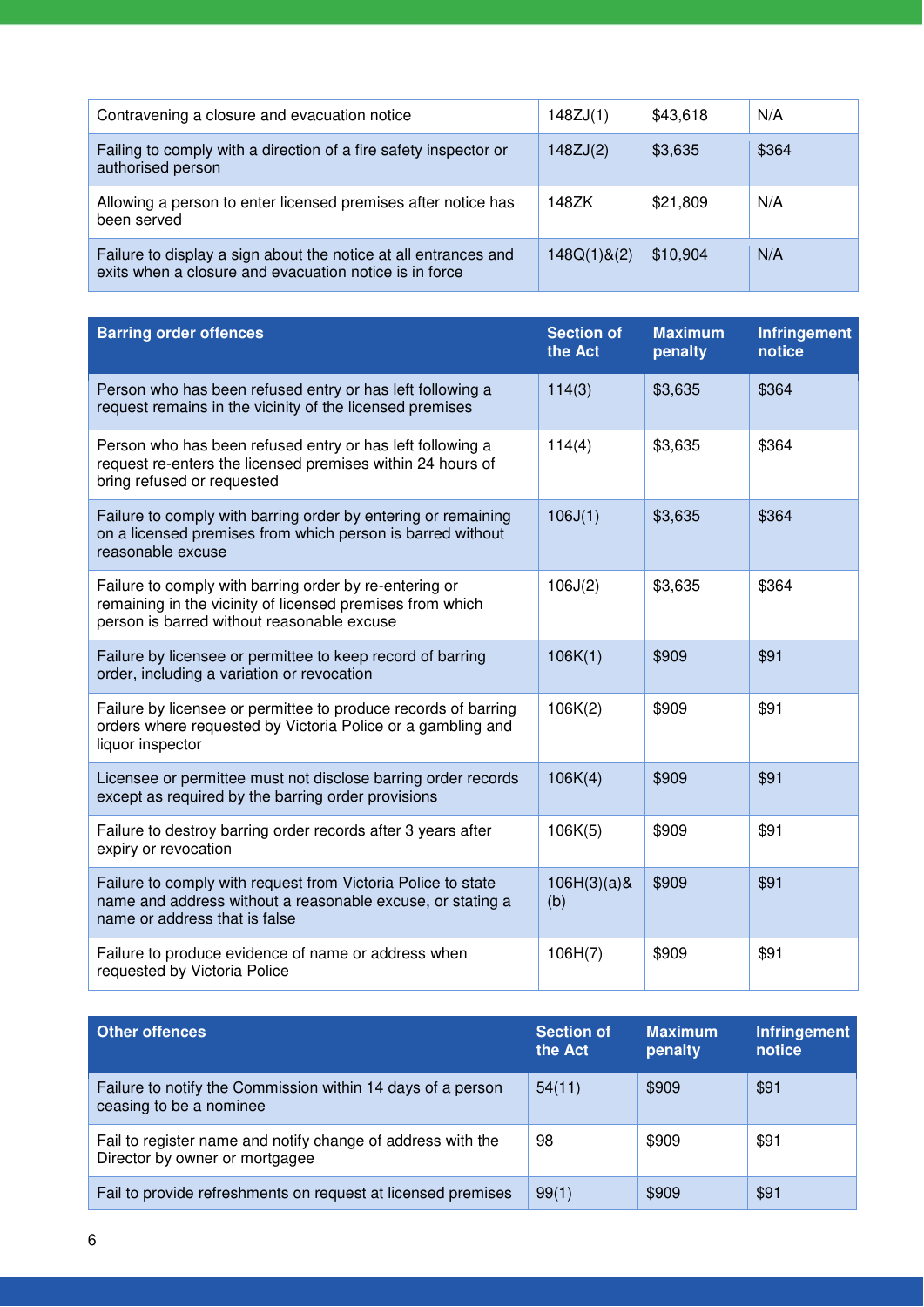| Failure to supply and have available suitable free drinking<br>water on a licensed premises where alcohol is consumed on-<br>site.                                                                | 99A(1)     | \$5,412  | \$541   |
|---------------------------------------------------------------------------------------------------------------------------------------------------------------------------------------------------|------------|----------|---------|
| Fail to maintain residents' register in a form approved by the<br>Commission                                                                                                                      | 100(a)     | \$1,817  | \$182   |
| Fail to enter particulars in residents' register                                                                                                                                                  | 100(b)     | \$1,817  | \$182   |
| Fail to keep residents' register on licensed premises                                                                                                                                             | 100(c)     | \$1,817  | \$182   |
| Permit/cause/make any false or misleading entries in the<br>residents' register                                                                                                                   | 100(d)     | \$1,817  | \$182   |
| Fail to produce residents' register for inspection by Victoria<br>Police or a gambling and liquor inspector                                                                                       | 100(e)     | \$1,817  | \$182   |
| Fail to notify Commission of cessation of company director<br>within 14 days                                                                                                                      | 103(1)     | \$909    | \$91    |
| Fail to have the director of a body corporate approved by the<br>Commission                                                                                                                       | 103(2)     | \$909    | \$91    |
| Fail to notify the Director within 14 days that a person has<br>ceased to be an associate                                                                                                         | 103A(2)(a) | \$909    | \$182   |
| Fail to notify the Director within 14 days that a person has<br>become an associate                                                                                                               | 103A(2)(b) | \$909    | \$182   |
| Letting or sub-letting any part of the licensed premises, or<br>assign the right to supply liquor, without consent of the<br>Commission                                                           | 105(1)     | \$10,904 | \$1,090 |
| Failure to notify the Commission in writing within 21 days of<br>commencing to provide sexually explicit entertainment on the<br>licensed premises                                                | 106(B)     | \$1,817  | \$182   |
| Permit unlawful games on licensed premises                                                                                                                                                        | 108(1)(d)  | \$10,904 | \$1,090 |
| Failure by licensee (body corporate) to give list of names and<br>addresses of directors to a member of Victoria Police or a<br>gambling and liquor inspector                                     | 108B(1)    | \$1,817  | \$182   |
| Failure by a licensee who is a club, to give a list of the names<br>and addresses of members in its committee of management, to<br>a member of Victoria Police or a gambling and liquor inspector | 108B(2)    | \$1,817  | \$182   |
| Provide false or misleading information to a member of<br>Victoria Police or gambling and liquor inspector                                                                                        | 108B(3)    | \$3,635  | N/A     |
| Holding oneself out, when carrying on a business, as being<br>prepared to order or purchase packaged liquor from a<br>licensee acting on behalf of another person                                 | 110        | \$2,726  | N/A     |

| <b>Other offences</b>                                                                       | <b>Section of</b><br>the Act | <b>Maximum</b><br>penalty | Infringement<br>notice |
|---------------------------------------------------------------------------------------------|------------------------------|---------------------------|------------------------|
| Keep liquor for supply or consumption in unlicensed club<br>premises                        | 112(1)                       | \$4,544                   | N/A                    |
| Obtaining liquor by falsely representing oneself to be a<br>resident of a licensed premises | 114(1)(c)                    | \$3,635                   | \$364                  |